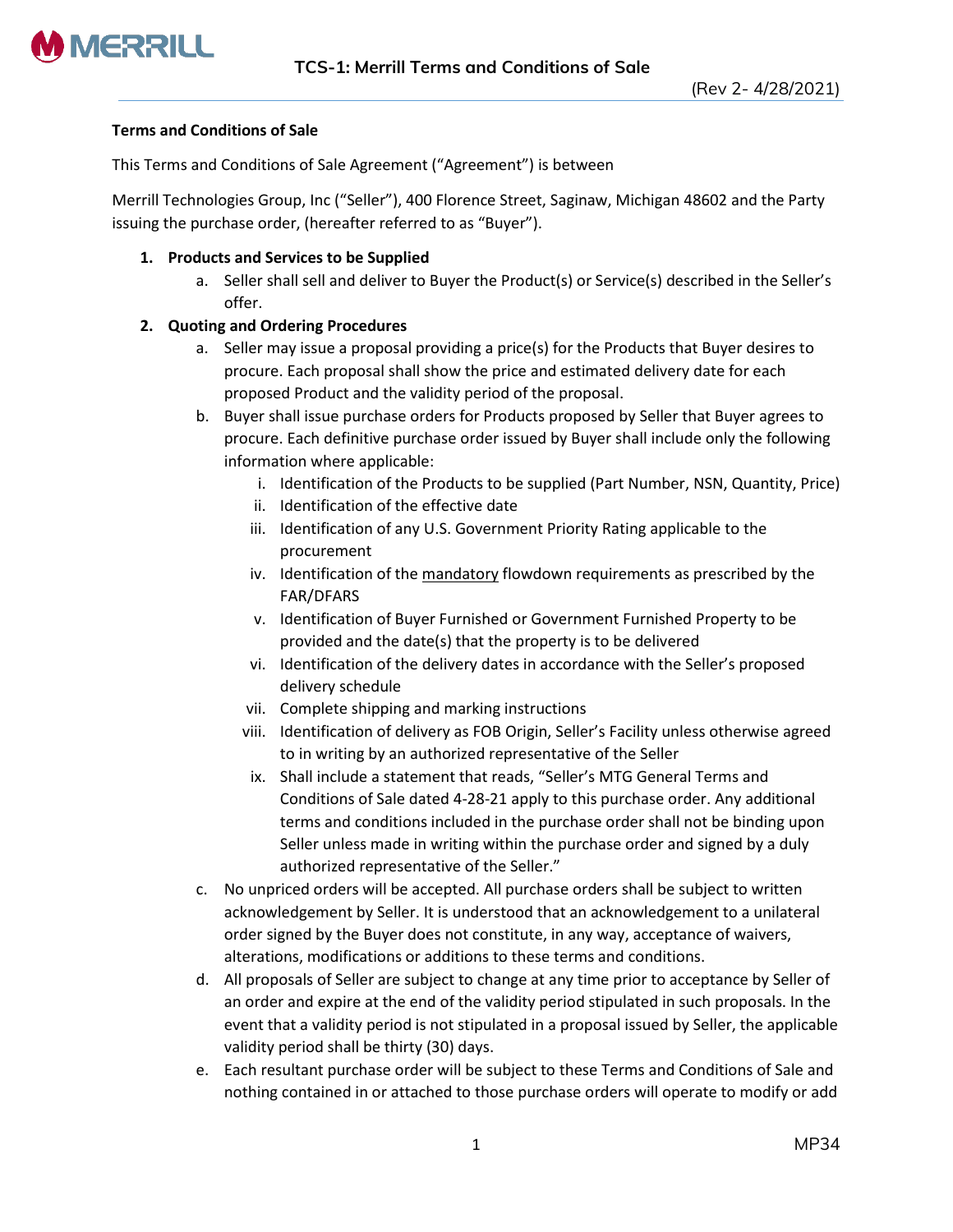

to these provisions unless agreed to in writing by both Parties under a bilaterally signed purchase order.

- **3. Prices**
	- a. The prices set forth in Seller's proposals are in U.S. dollars and include the cost of Seller's usually factory tests, inspection, and commercial packing and, if applicable, commercial export packing for air shipment.
	- b. The prices shall be subject to Economic Price Adjustment (if applicable) as described in Seller's proposal or accepted Agreement.
	- c. The Agreement may be subject to Progress Payments (if applicable) as described in Seller's proposal.

## **4. Delivery**

- a. Delivery dates are based upon (1) prompt receipt by Seller of all Buyer furnished information/parts/equipment necessary to permit Seller to proceed with work immediately and without interruption, (2) Buyer's compliance with the payment terms, (3) such evidence as Seller may request that any required Export or Import License has been issued, and is in effect and (4) continued availability of Buyer provided or U.S. Government facilities and special tooling and special test equipment to Seller and its sub-Sellers for use hereunder. All transportation costs, as well as cost resulting from any additional factory testing, inspections and/or packaging requirements shall be paid by Buyer.
- b. Delivery of products to the Buyer shall occur Free on Board (FOB) Origin, Seller's facility and shall officially occur upon the completion of the Memorandum of Shipment and the Certificate of Conformance prescribed in Article 8, Inspection and Acceptance. Title and risk of loss to hardware shall pass to Buyer upon delivery.
- c. Partial deliveries of products are permitted and Seller shall submit invoices at time of delivery. In addition, Seller may deliver and shall receive payment for any part of the Products in advance of the delivery schedule agreed upon in the Agreement.
- d. If for any reason Buyer cannot physically take possession of the Products delivered at Origin, Seller may make delivery by executing the acceptance criteria under Article 8, Inspection and Acceptance and place the Products in storage. Upon this act, title shall pass to the Buyer and the Buyer shall assume risk of loss or damage to such Products. In such event, Buyer shall bear all storage and storage related expenses, such as handling, inspection, preservation, insurance and warehouse expenses. Seller shall assist and cooperate with Buyer in any reasonable manner with respect to the removal of any Products placed in storage.

### **5. Payment**

- a. Payment shall be made in U.S. dollars to the applicable financial institutions stated in Seller's invoice. All payments will be due and payable net 30 days from date of invoice. These terms may provide for advance, partial payments, or milestone payments, with the balance payable upon delivery.
- b. Buyer shall make all payments under this Agreement in U.S. dollars via Electronic Fund Transfers (EFT) where possible. Such payment(s) shall be immediately available for use without any right of set-off deduction.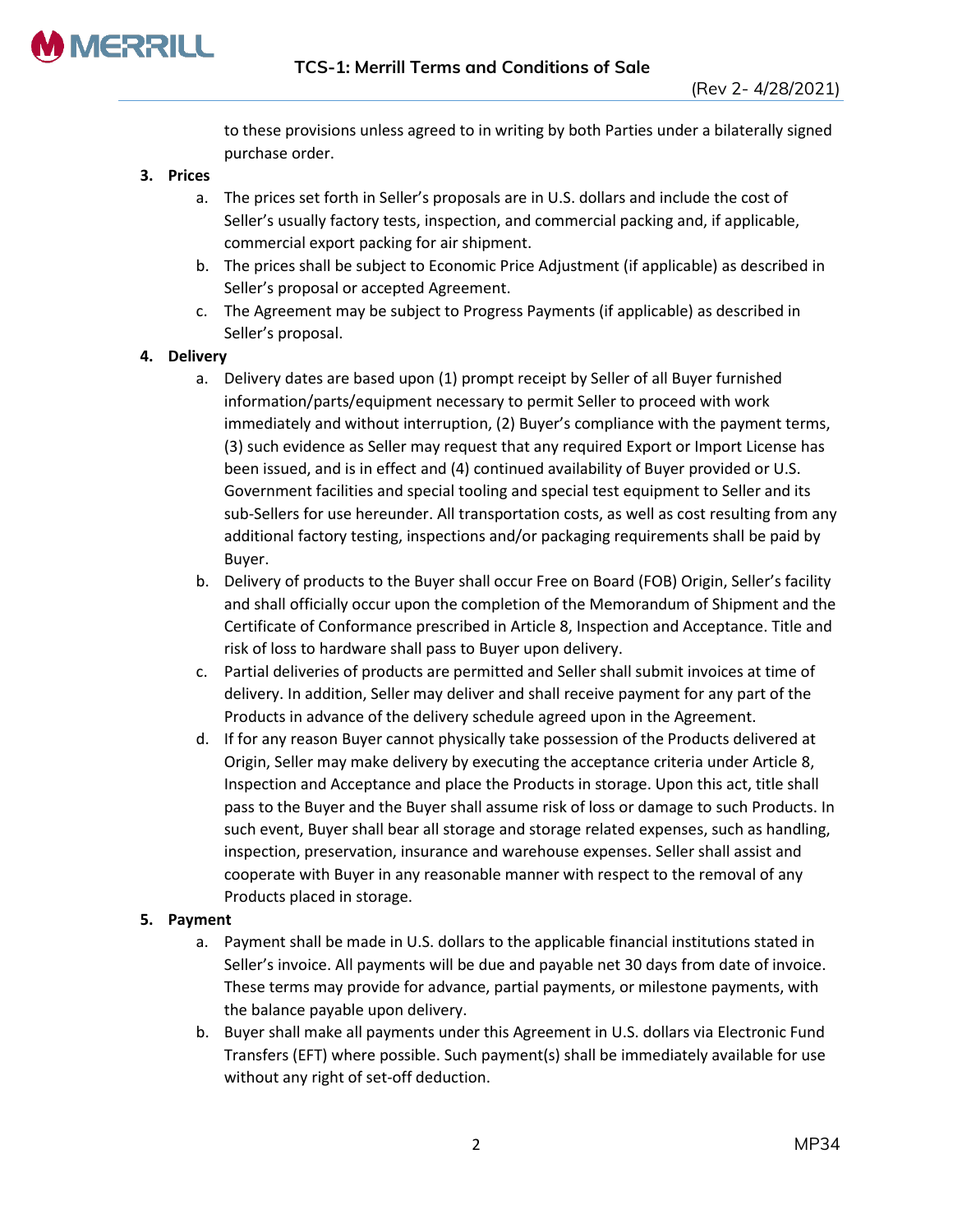

- c. If Seller is ready to make delivery but Buyer cannot accept delivery as scheduled due to any cause, any amounts otherwise payable to Seller upon delivery shall be payable upon delivery into storage and upon submission of Seller's invoice.
- d. If Buyer fails to fulfil any condition of these terms of payment for any reason other than those outlined in Article 12, Excusable Delays, Seller may, after notification to Buyer, (i) withhold deliveries and suspend performance, or (ii) continue performance if Seller deems it reasonable to do so, or (iii) place the Products into storage pursuant to the provisions of Article 4, Delivery. In any event, the costs incurred by Seller as a result of Buyer's non-fulfillment shall be payable by Buyer upon submission of Seller's invoices thereof. Seller shall be entitled to an extension of time for performance of its obligations equaling the period of Buyer's non-fulfillment whether or not Seller elects to suspend performance. If Buyer does not rectify such non-fulfillment and, subject to the terms of this Agreement, the Seller shall be paid a percentage of the contract price reflecting the percentage of work performed plus reasonable charges the Seller can demonstrate using its standard record keeping system which have resulted from the non-fulfillment.

# **6. Changes**

a. Either of the Parties hereto may propose changes in the Products and any such proposed change shall be incorporated provided the change is technically feasible and provided further that both Parties have agreed to the change in writing, including any resulting adjustment in price, delivery schedule or other pertinent provisions.

# **7. Use of U.S. Government or Buyer Owned Property**

- a. In the event that permission for Seller to use Buyer-owned or U.S. Government-owned facilities, special tooling and/or special test equipment is denied, modified or withdrawn by the authorized representatives of the Buyer or U.S. Government, the price and delivery schedule set forth in the Catalog and/or the Agreement shall be appropriately adjusted, or alternatively, Seller, may either (1) withdraw its proposal or (ii) terminate the Agreement without penalty or further obligation to perform. Buyer will reimburse Seller for all costs incurred by Seller in performance under any Agreement, plus a fair and reasonable profit.
- b. Seller is authorized to utilize its established property tracking system for the handling of Buyer Owned or Government Owned property.

# **8. Inspection and Acceptance**

a. All quality control exercised in the manufacture of the Products shall be in accordance with Seller's normal quality control policies, procedures, and practices as documented in Seller's MP16 procedure. Seller shall provide evidence of inspection by Seller's quality control representative upon request from the Buyer. The Memorandum of Shipment and the Certificate of Conformance furnished by Seller shall constitute final acceptance of the Products or Services performed and is the Seller's acknowledgement that the Products comply with the applicable requirements of the Agreement and shall be conclusive. Upon Seller notification to Buyer of Vendor Authorization, Buyer shall accept Certificates of Conformance and Memorandums of Shipments from and Seller authorized subsidiary/affiliate as satisfaction of Seller's requirements for these documents.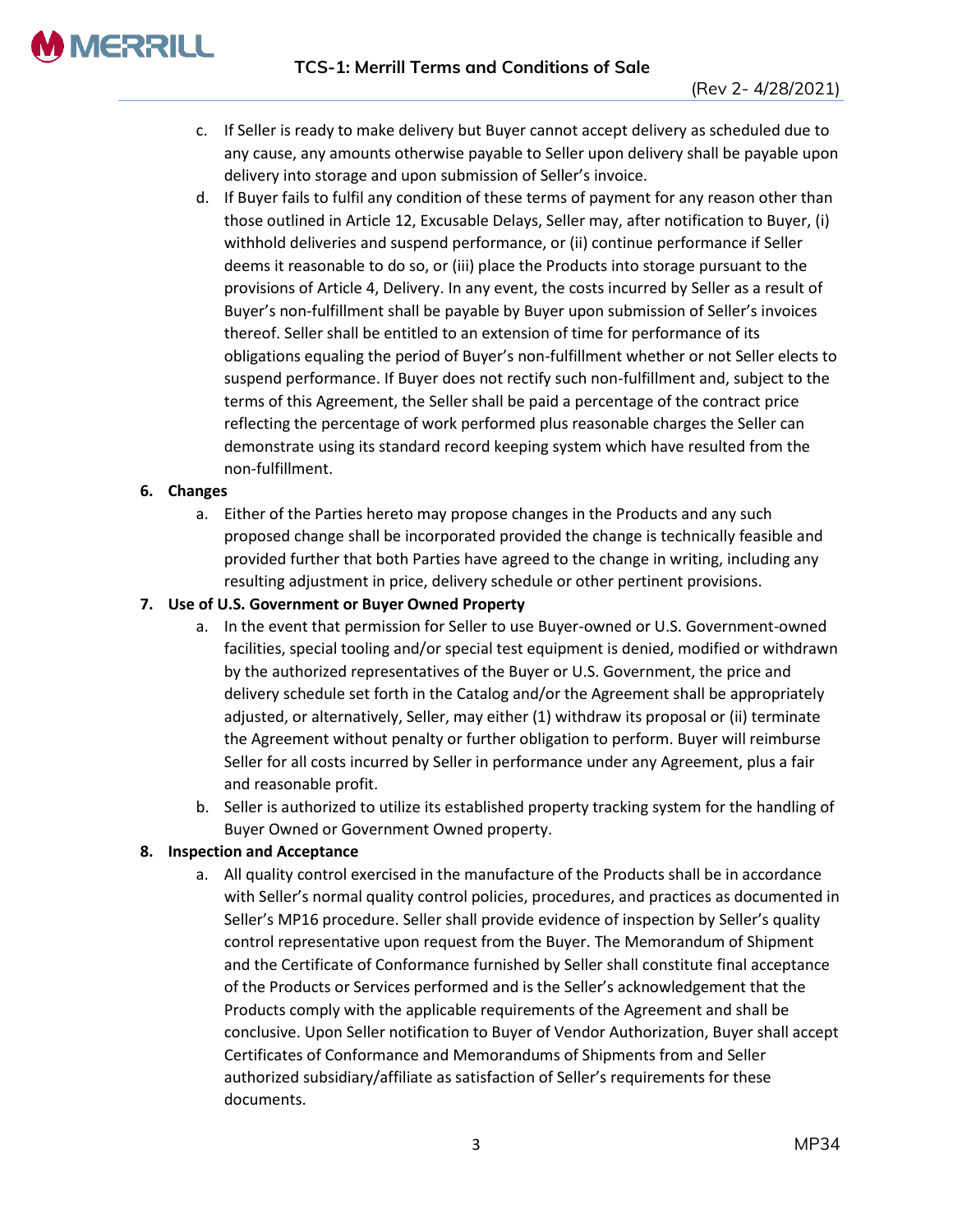

- b. Seller's obligations for failures of the Products to conform to an Agreement' requirements discovered subsequent to final acceptance shall be limited to those stated or referenced in the warranty contained in the Agreement under Article 13, Warranty.
- c. Under FOB Origin, Sellers Facility, Products or Services provided under this agreement will be considered "delivered" upon the completion of the Memorandum of Shipment and the Certificate of Conformance as prescribed in Paragraph A to this Article. Seller will immediately notify the Buyer that delivery has occurred and will provide said documentation in accordance with this agreement.

## **9. Taxes**

- a. The selling prices include, and Seller shall be responsible for, the payment of any taxes measured by the income of the Seller and imposed or levied by a taxing authority located in the United States in connection with Products or Services prior to or as a result of their sale and delivery other than taxes which exemptions may ordinarily be secured by reason of export. Unless Seller arranges for export shipment, Buyer agrees to furnish (without charge) evidence of exportation or other evidence of tax or duty exemption acceptable to the taxing or customs authorities when requested by Seller, failing which the amount of any U.S.A. taxes imposed on Seller in connection with the transaction shall be promptly reimbursed in U.S. Dollars by Buyer to Seller upon submission of Seller's invoices therefore.
- b. Any other taxes levied in connection with the sale and/or delivery of products or services under this Agreement, other than taxes measured by the income of Seller, whether levied against Buyer, against Seller or its employees or against any of Seller's subcontractors or their employees, shall be the responsibility of Buyer and shall be paid directly by Buyer to the governmental authority concerned. If Seller or its subcontractors, or the employees of either, are required to pay any such taxes in the first instance, or as a result of Buyer's failure to comply with any applicable laws or regulation governing the payments so made, plus the expense of currency conversion, shall be promptly reimbursed in U.S. dollars by Buyer upon submission of Seller's invoices therefore.
- c. For the purposes of this Article 9, "Taxes" means all taxes, duties, fees, or other charges of any nature (including, but not limited to, ad valorem, excise, franchise, gross receipts, import, income, license, property, sales, stamp, turnover, use, or value-added taxes, and any and all items of withholding, deficiency, penalty, addition to tax, interest or assessment related thereto).
- d. All payments by Buyer pursuant to this Agreement shall be free of all withholdings of any nature whatsoever except to the extent otherwise required by Law, and if any such withholding is so required, Buyer shall pay an additional amount such that after the deduction of all amounts required to be withheld, the net amount actually received by Seller shall equal the amount that Seller would have received if such withholding had not been required.

# **10. Preservation, Packing, Packaging, and Marking**

a. Products shall be prepared, packaged, marked and packaged in accordance with Seller's normal commercial practices unless otherwise agreed to by an authorized representative of the Seller in writing. Seller agrees to comply with all reasonable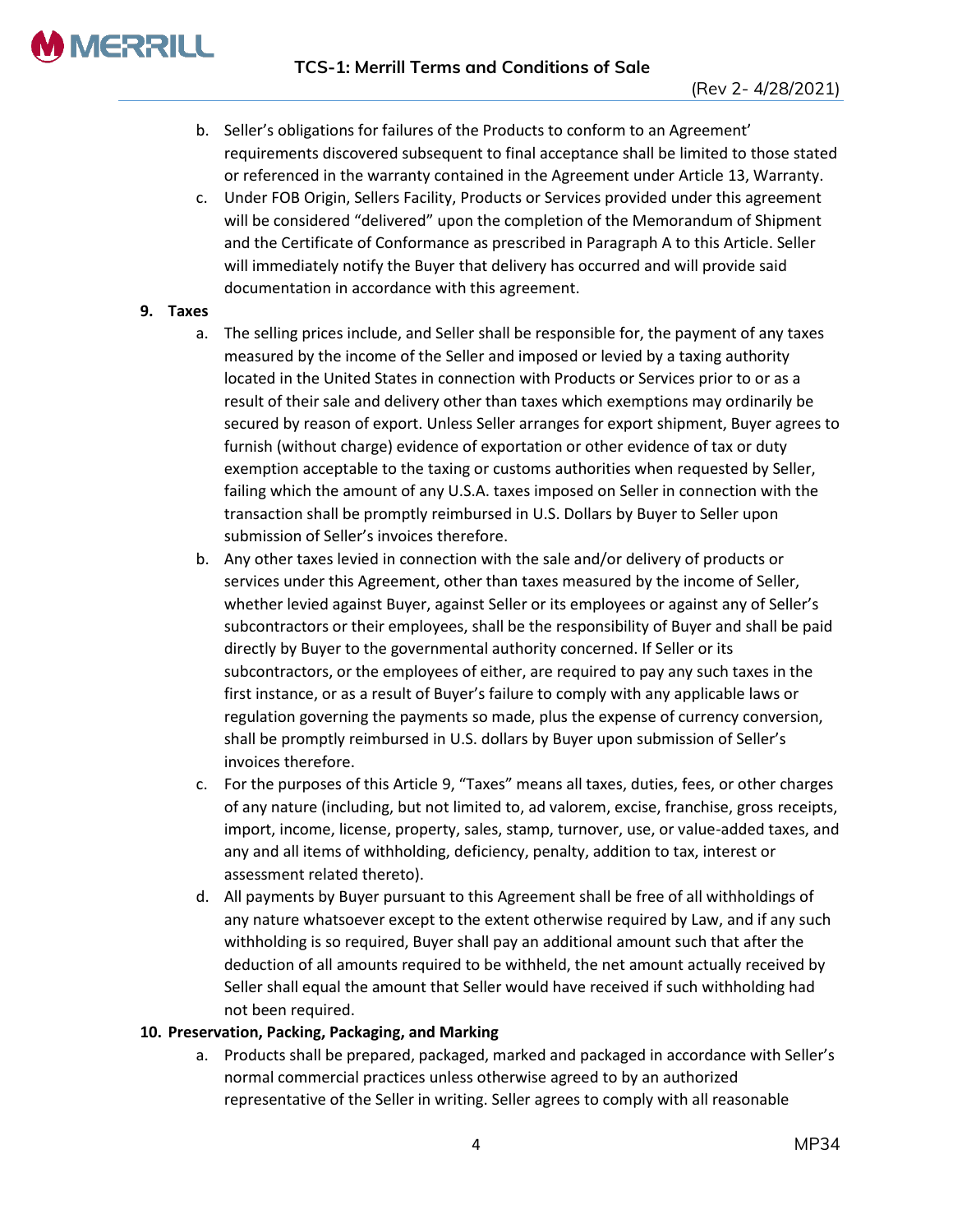

instructions of Buyer as to the grouping for packing purposes and as to the markings to be placed on the exterior containers. Special packaging instructions included within the purchase order will be considered for informational purposes only but will not be contractually binding.

# **11. Governmental Authorizations**

- a. Seller shall be responsible for obtaining and maintaining any required Export license for Products or Services provided to Buyer under this Agreement. Buyer shall be responsible for obtaining any Import Licenses, Exchange Permits or any other required government authorization. Buyer and Seller shall assist each other in every manner reasonably possible in securing and complying with such authorizations as may be required. Buyer agrees to comply with U.S. Laws and regulations, including the Export Administration Regulations, the International Traffic in Arms Regulations, and the import certification and export notification requirements under the Toxic Substance Control Act.
- b. Seller shall not be liable if any authorization is delayed, denied, revoked, restricted or not renewed and Buyer shall not thereby be relieved of its obligation to pay Seller.

# **12. Excusable Delays**

- a. Seller shall not be liable for delays in performing its obligations and the date on which Seller's obligations are to be fulfilled shall be extended for a period equal to the time lost by reason of any delay arising directly or indirectly from (i) act of God, unforeseeable circumstances, acts (including delay or failure to act) of Buyer or any government authority (dejure or defacto, including political subdivisions thereof), war (declared or undeclared), terrorism, riot, revolution, priorities, fires, strikes or other labor disputes, sabotage or epidemics, or (ii) Seller's inability, due to causes beyond Seller's reasonable control, to timely obtain necessary and proper labor materials, components, facilities, transportation, or instructions from Buyer, or (iii) any other cause beyond Seller's reasonable control. The foregoing extension shall apply even though such cause may occur after Seller's performance of its obligations has been delayed for other causes.
- b. If delay resulting from any of the foregoing extends for more than one hundred and eighty (180) days and the parties have not agreed upon a revised basis for continuing the work at the end of the delay, including adjustment for price, then either party, upon thirty (30) days written notice, may terminate the Agreement with respect to the unexecuted portions of work, whereupon Buyer shall pay Seller's charge in accordance with Article 15, Termination/Cancellation.

# **13. Warranty**

a. Seller warrants that at the time of Delivery of Products sold to Buyer or Services performed hereunder that those items will conform with Buyer's specifications set forth and specifically referenced on the face purchase order hereof or if none are set forth and referenced, shall be in conformity with Seller's published specifications and samples provided to Buyer. Further, Seller warrants for a period of 12 months after Delivery of all Products sold to Buyer or Services performed hereunder that those items will be free from defects in material and workmanship. If any nonconforming Product or Service is identified within the warranty period, Seller, at its option, shall repair or replace the Product or re-perform the Service. THIS WARRANTY IS EXCLUSIVE AND IN LIEU OF ALL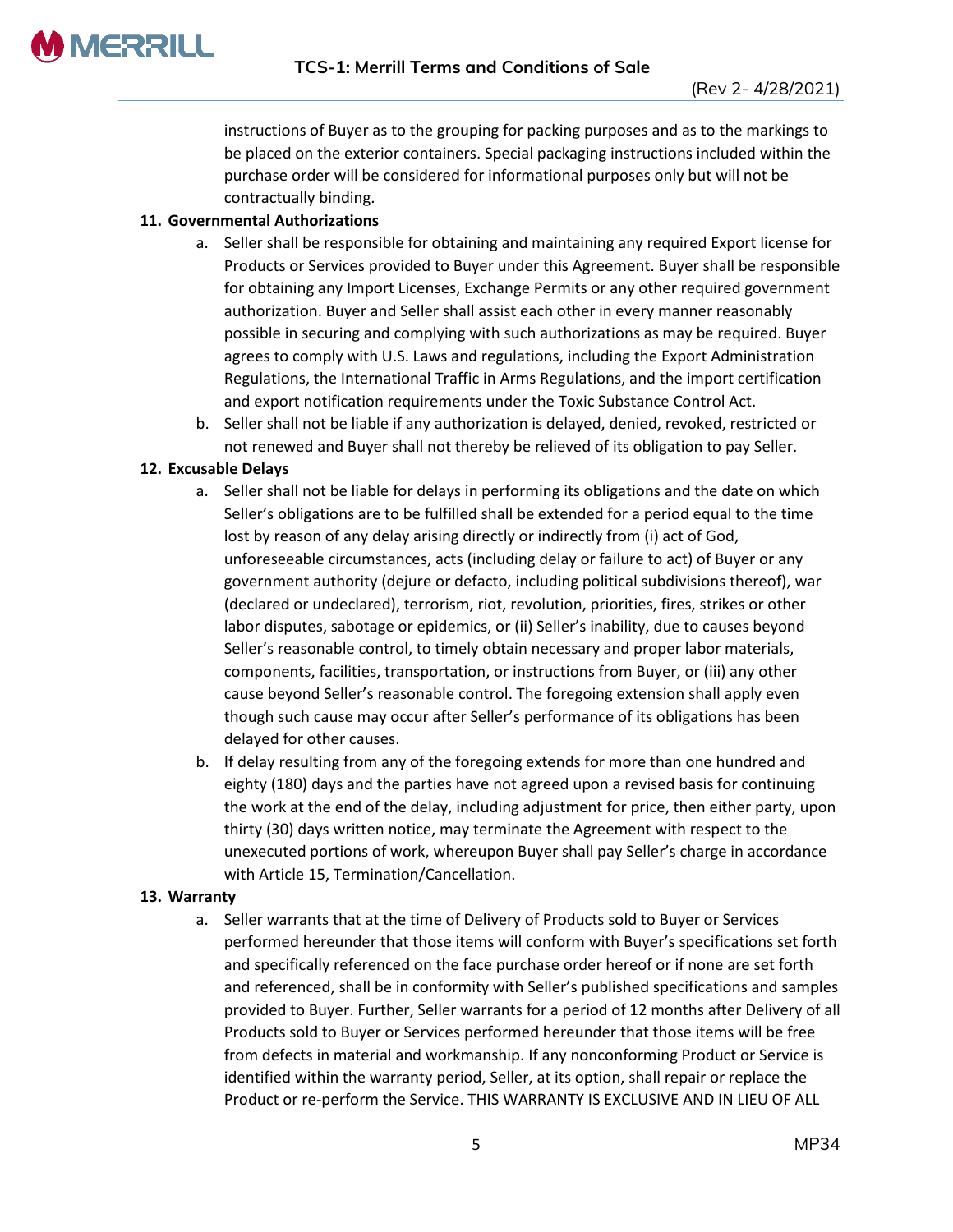OTHER WARRANTIES, WHETHER WRITTEN, STATUTORY, ORAL OR IMPLIED (INCLUDING WITHOUT LIMITATION ANY WARRANTIES OF MERCHANTABILITY OR FITNESS FOR PARTICULAR PURPOSE OR ANY IMPLIED WARRANTY ARISING FROM COURSE OF DEALING, COURSE OF PERFORMANCE OR USAGE OF TRADE). ANY WARRANTIES BEYOND THIS ARTICLE 13 ARE DISCLAIMED AND SHALL NOT APPLY TO ANY GOODS SOLD OR SERVICES PROVIDED.

# **14. Limitation of Liability**

- a. The liability of Seller, including its subcontractors, suppliers, affiliates, subsidiaries or coproducers (collectively referred to as "Seller" for purposes of this Article), to Buyer arising out of, connected with, or resulting from the design, manufacture, sale, delivery, repair, replacement, support, operation, use or handling of the Product or the performance (or non-performance) of the Services hereunder, whether in contract, warranty, tort (including negligence of any degree) product liability, or otherwise, shall be as set forth in the applicable warranty contained in Article 13. The foregoing shall constitute the sole and exclusive remedy of Buyer and the sole and exclusive liability of Seller. Buyer hereby waives, releases, and renounces all other rights, claims, and remedies against Seller. IN NO EVENT SHALL SELLER BE LIABLE FOR ANY SPECIAL, INCIDENTAL, INDIRECT, CONSEQUENTIAL OR PUNITIVE DAMAGES OR LOST PROFITS.
- b. In no event shall the liability of Seller, however founded, exceed the price allocable to the Product or Service (as applicable to the Agreement) that initially gives rise to the claim. All liability of Seller on all claims of any kind shall terminate upon expiration of the Warranty Period. Buyer shall release Seller from, and shall indemnify and hold Seller harmless from and against any and all claims, liabilities and losses whatsoever of any nature or kind, including, but not limited to injury to or death or any employee or representative of Buyer or third party, or loss of or damage to the property of Buyer, its employees, representatives or any third party, arising out of, in connection with or resulting from performance hereunder, whether in contract, warranty, tort (including negligence of any degree), patent infringement or otherwise. With respect to cumulative liability, Seller's total liability for any and all claims arising out of, connected with or resulting from the manufacture, sale, possession, use, or handling of supplies (whether the claim alleges negligence of any degree, breach of contract or otherwise) shall not, in any event, exceed fifty (50%) percent of the total contract value.
- c. Seller shall not be liable for loss of or damage to property of the Buyer or Government (excluding the supplies delivered under this contract) that occurs after Buyer acceptance of the supplies delivered or services performed under this contract. Such paragraph(s) shall not diminish the Seller's obligations to the extent that they arise otherwise under the Warranty.
- d. If Seller furnishes Buyer with advice or other assistance which concerns any Product supplied hereunder or any equipment in which any such Product may be installed and which is not required by the terms of the accepted purchase order or any other agreement to which these terms and conditions apply, the furnishing of such advice or assistance shall not subject Seller to any liability, whether in contract, warranty, tort (including negligence of any degree), strict liability patent infringement, or otherwise.

### **15. Termination/Cancellation**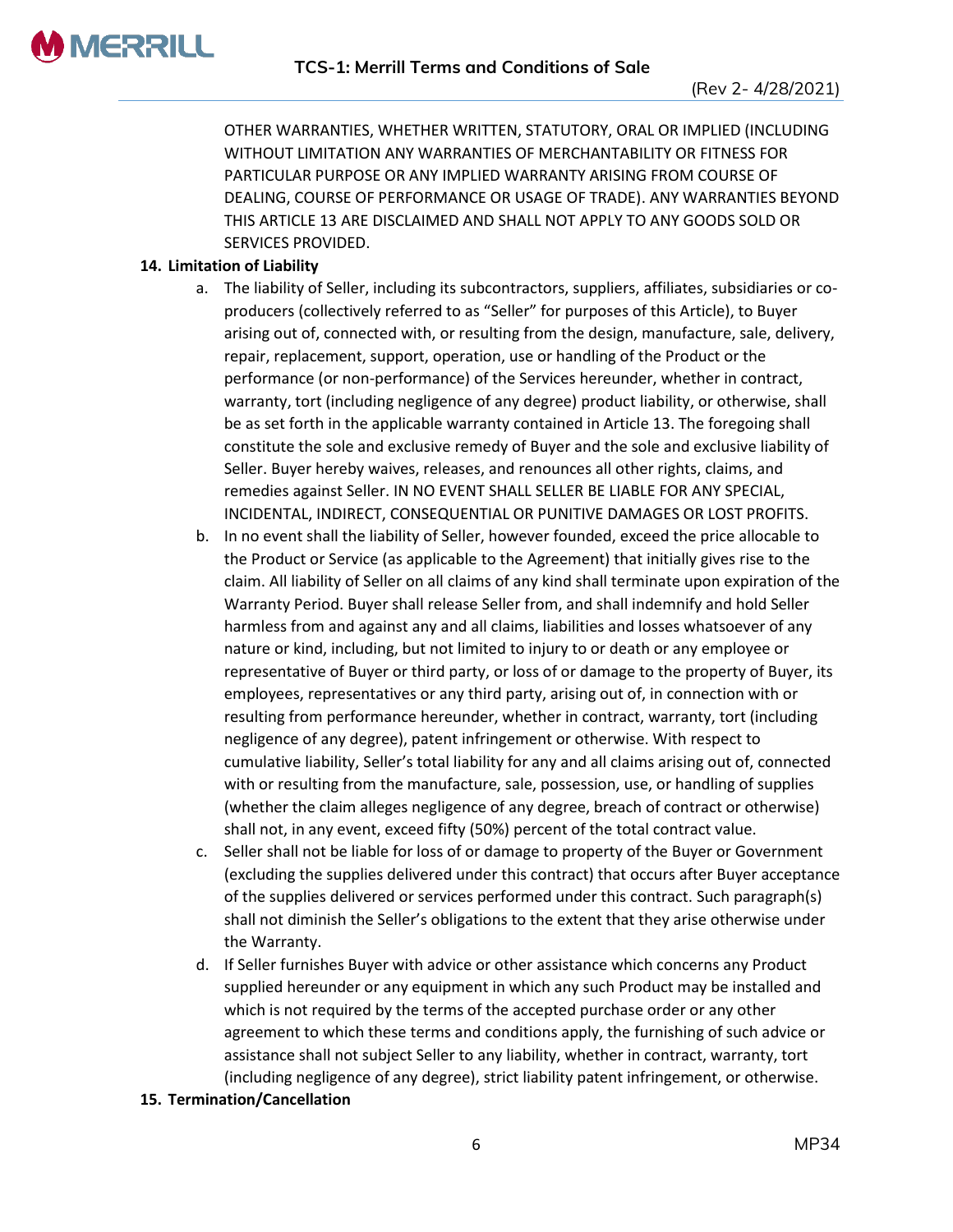# **TCS-1: Merrill Terms and Conditions of Sale**

- a. Termination for Convenience: Buyer has the right to terminate this Agreement for its convenience. Should Buyer need to exercise this right, a written termination notification shall be submitted to Seller effective upon receipt by the Seller. In the event of such termination, the Seller shall immediately stop all work hereunder, shall immediately cause any and all of its suppliers and subcontractors to cease work and shall deliver any products completed as of the effective date of the termination notification. Subject to the terms of this Agreement, the Seller shall be paid a percentage of the contract price reflecting the percentage of the work performed prior to the notice of termination, plus reasonable charges the Seller can demonstrate using its standard record keeping system, have resulted from the termination. The Seller shall not be required to comply with the cost accounting standards or contract cost principles for this purpose. This paragraph does not give the Buyer any right to audit the Seller's records. The Seller shall not be paid for any work performed or costs incurred that reasonably could have been avoided after receipt of the written termination notification.
- b. Under Buyer initiated terminations, raw materials, processed materials, items in process and purchased components acquired by Seller in the performance of this Agreement shall, at Buyer's option, be completely manufactured and delivered to Buyer and paid for pursuant to Paragraph A above or shall be delivered to Buyer under "As is" conditions, and Buyer shall accept and pay for them pursuant Paragraph A above.

## **16. Intellectual Property**

**MERRILL** 

a. "Intellectual Property" means creations of the mind, ideas, inventions, works of authorship, symbols, names, images and designs used in commerce embodied in for example, technical data, designs, information, computer software, drawings, formulae, specifications, diagrams, processes, know-how, procedures and technology legal rights in such creations of the mind. Intellectual Property developed or otherwise acquired by Buyer or Seller prior to or outside the scope of this Agreement ("Background Intellectual Property"), and any Intellectual Property rights therein, shall be owned by the Party that developed or otherwise acquired the Background Intellectual Property and associated rights. Intellectual Property developed or otherwise acquired by Buyer or Seller within the scope of this Agreement shall be owned by the Party which funded the development of the Intellectual Property. Furthermore, any know-how, manufacturing methods and processes, fixture designs, tooling information, and machine coding of Seller ("Manufacturing Information") shall remain the exclusive property of the Seller regardless of whether the Manufacturing Information is pre-existing or generated as part of this Agreement. Unless explicitly identified and agreed by Buyer and Seller, nothing in these terms and conditions shall convey a license to Buyer regarding any of Seller's Intellectual Property or Manufacturing Information.

# **17. Dispute Resolution**

a. Except as specifically provided for in this Article, Buyer and Seller agree to forsake litigation and resolve with finality any dispute, controversy and claim whether based on contract, tort, or other legal theory (including, but not limited to, any claim of fraud or misrepresentation), arising out of, relating to, or in connection with this Agreement ("Dispute") exclusively by the process identified in this Article. This Article shall remain effective in the event that a petition in bankruptcy is filed by or against a Party to this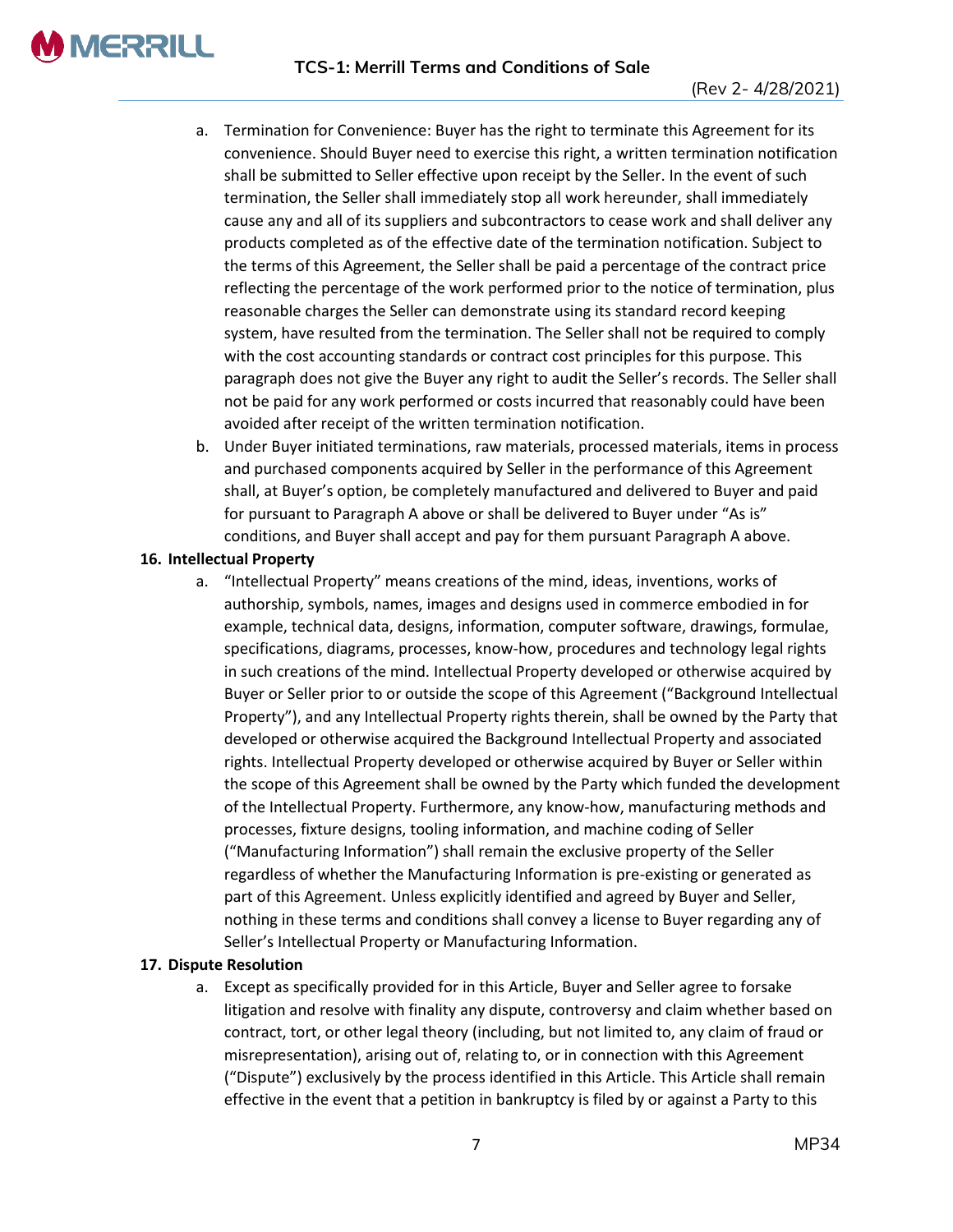**MERRILL** 

contract, or if a Party makes an assignment for the benefit of creditors, or if any other insolvency proceeding is commended against a Party.

- b. Any dispute shall, upon written notice, be referred to a senior management representative from each of the Parties who will confer in good faith to attempt to resolve the matter. The Party sending the first written notice (the "initial notice") shall (i) set forth in detail all of its claims or issues in dispute and (ii) designate its representative. The other Party shall have seven (7) days to designate its representative and add any other issues or claims for resolution not identified in the initial notice. The representatives shall have thirty (30) days from the date of the initial notice to resolve the issues identified in the notices. If the representatives are unable to resolve the matter, either Party may refer the matter to the Commercial Mediation Rules of the American Arbitration Association ("AAA"). Such mediation shall be started within thirty (30) days from the date of referral, and the mediation process must be concluded within (30) days from the start date.
- c. If the dispute or claim is not fully resolved pursuant to paragraph (b), either Party may after ninety (90) days but not later than one hundred twenty (120) days from the date of the initial notice, make a written demand for binding arbitration before a single arbitrator in accordance with the Commercial Arbitration rules of the AAA and to be administered by the AAA. The seat of the arbitration shall be in Southfield, Michigan and any hearings shall take place at a mutually agreed location or as the arbitrator(s) order. A Party's failure to make a timely demand for arbitration shall result in the forfeiture of all claims and issues that Party identified in its written notice.
- d. In arriving at the decision, the arbitrator(s) shall consider the pertinent facts and circumstances and shall be guided and bound by the terms and conditions of the Agreement, including Article 14 Limitation of Liability, of these Terms and Conditions of Sale. If a solution is not found in the applicable terms and conditions, then the arbitrator(s) shall apply the provisions of the laws of the State of Michigan without regard to its choice of law's provisions. The applicable procedural law shall be the law of the place of arbitration. The Parties shall share all fees and expenses of the arbitration equally. However, each Party shall bear the expense of its own counsel, experts, witnesses, and preparation and presentation of proofs. The arbitrator shall have no authority to award special, incidental, indirect, punitive, consequential or other damages beyond the prevailing Party's actual direct damages and shall not, in any event, make any ruling, finding, or award that does not conform to the terms and conditions of the contract. The arbitration award shall be in writing and shall specify the factual and legal basis for the award. The right to appeal the award shall be governed by the State of Michigan.
- e. Either Party may at any time, without inconsistency with this Article, seek from a court of competent jurisdiction any equitable, interim, or provisional relief to avoid irreparable harm or injury. This Article shall not apply to and will not bar litigation regarding claims related to a Party's proprietary or intellectual property rights.
- f. All statements made and document provided or exchanged in connection with the Dispute Resolution process described herein are confidential and neither Party shall disclose the existence or content of the dispute or claim, or the results of any Dispute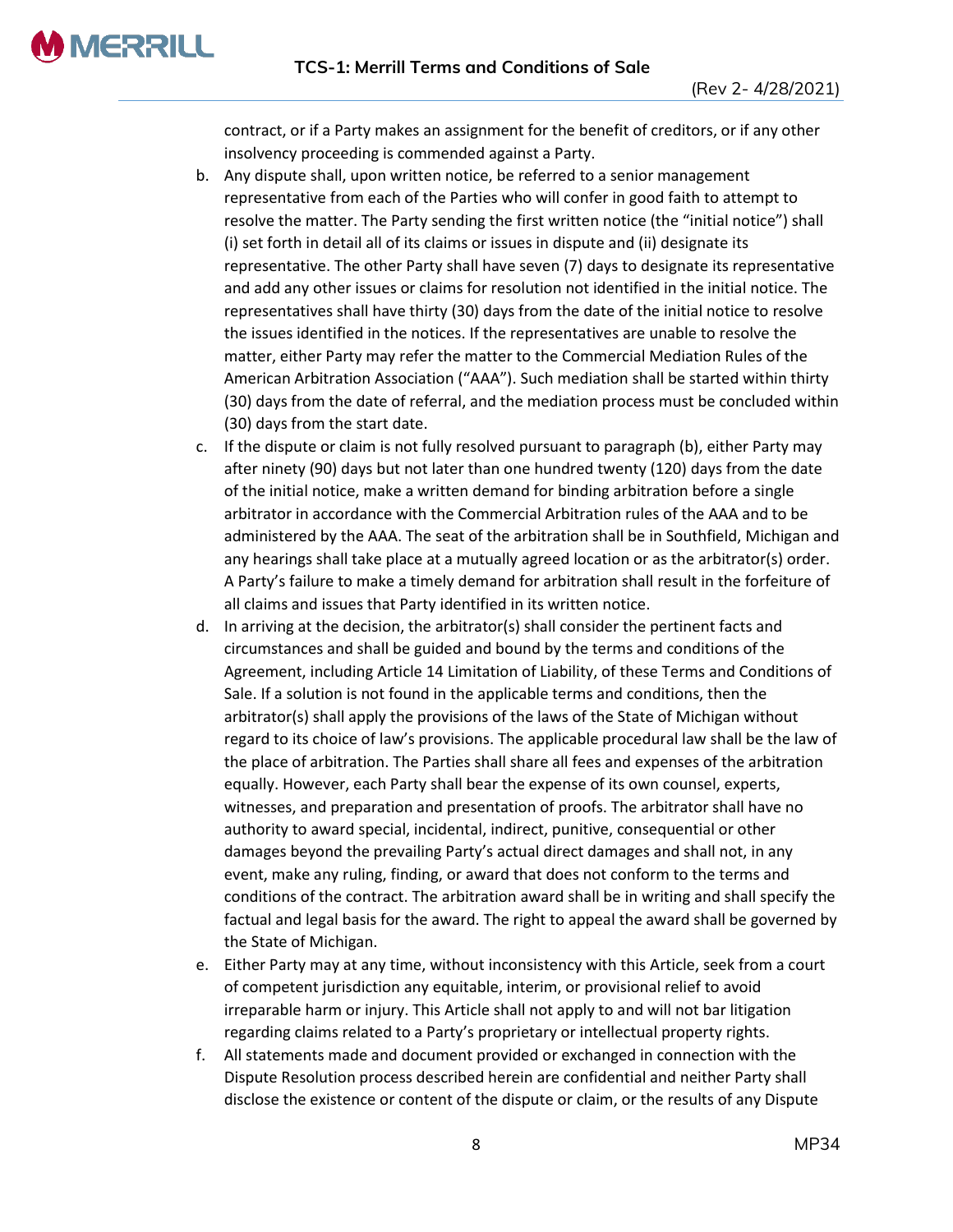

Resolution process, to third Parties other than outside counsel, except with the prior written consent of the other Party or pursuant to legal process.

## **18. General Provisions**

a. The rights of access to Seller's books, records, and documentation is restricted solely to the U.S. Government or its authorized representative who may verify, on U.S. Government acquisitions only, the proposed pricing methodology where necessary. Once the U.S. Government representative completes the audit/verification, the findings are to be reviewed with Seller prior to release to Buyer in order to ensure that Competition Sensitive and/or Proprietary Information is not disclosed.

## **19. Change in Control or Ownership**

a. Each of the Parties shall notify the other Party as soon as it learns of any change in its ownership or control. If the Party receiving such notices objects to the change in ownership or control, that Party shall have the unilateral right to terminate this Agreement in accordance with Article 15 paragraph A. In the event of any such termination, the Party subject to the change in ownership or control agrees to render full cooperation to the other Party in order to minimize disruption to that Party's contract effort. In lieu of termination, the Party receiving the notice may require the Party subject to the change in ownership or control to provide adequate assurance of performance of the Agreement and institute special controls, including but not limited to, special controls regarding the protection of proprietary information of the Party receiving the notice.

### **20. Applicable Law**

a. The rights and obligations of the Parties hereunder shall be governed in all respects by the substantive law of the State of Michigan, U.S.A., excluding its choice of laws rules and excluding the U.N. Convention on Contracts for the International Sale of Goods.

### **21. Entire Agreement**

a. These terms and conditions of sale apply to the subject procurement of Products or Services to a Buyer under any tier subcontract. These terms and conditions of sale, together with any additional or different conditions of sale set forth in Seller's proposal, shall be the only and entire terms and conditions for the sale to which the Agreement relates. No waivers, alterations, modifications or additions to these terms and conditions of sale, included in the purchase order or otherwise, shall be binding upon Seller unless made in writing within the purchase order and signed by a duly authorized representative of the Seller. To the extent a conflict exists between a term of this Agreement and any conditions of sale in the proposal, the proposal shall control. To the extent a conflict exists between a term of a purchase order and the terms of this Agreement, the Agreement shall control. Any failure of the delay in the exercise of rights or remedies hereunder shall not operate to waive or impair such rights or remedies. Any waiver given in writing shall not be construed to require future or further waivers unless otherwise stated within the waiver itself.

### **22. Assignment**

a. Any assignment of this agreement or any rights or obligations hereunder by either Party without the prior written consent of the other Party shall be void, except that Seller may